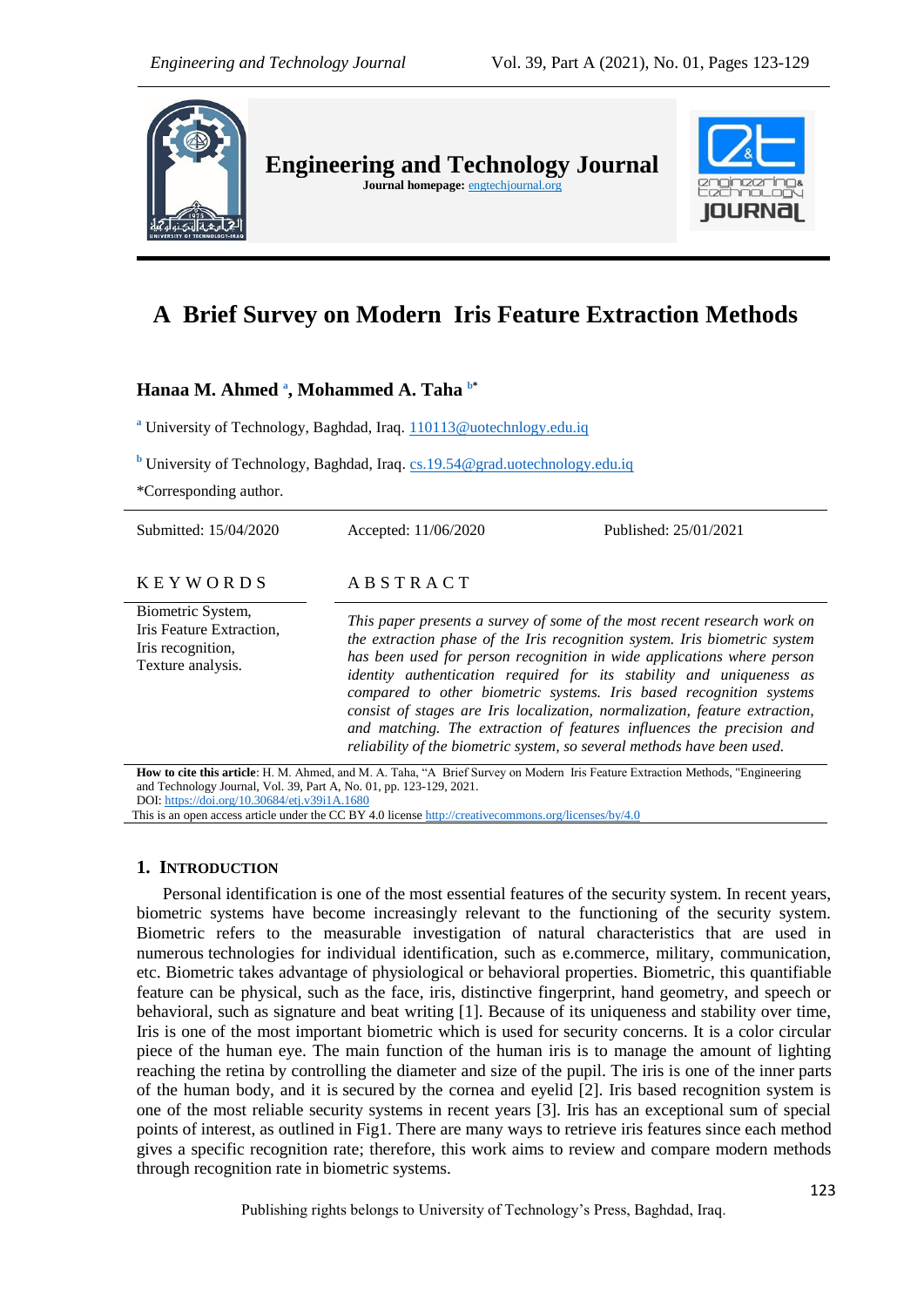The rest of this paper is organized as follows. Section 2 gives the main steps of iris-based recognition systems. Sections 3 and its subsections list briefly explain the most common methods used for iris texture feature extractions, followed by sections 4, which its Results and discussion, and section 5 are conclusions.



**Figure 1: Iris images [4]**

# **2- IRIS RECOGNITION SYSTEM**

The essential stages of an iris recognition system are [5]:

#### *I. Image acquisition:*

The first stage consists of acquiring an input image from various devices. The quality of the image affects the overall performance of the recognition system.

#### *II. Iris localization:*

This stage aims to localize the circular zone between the pupil and the sclera region to extract its features.

# *III. Normalization:*

The resolution of the sensor, which is used to capture an image and the imaging distance affects the estimate of the iris due to understudy expansion and withdrawal [6]. To address such varieties in the measure, the sectioned iris is more often than not unwrapped and transformed into a normalized arrange system. Normalization is the process of representing the sectioned circular iris as a rectangular form[7]. A broadly well-known procedure for iris normalization, Daugman's rubber sheet model, convert all points within the segmented iris to a match of polar arranges [8].

# *IV. Feature extraction stage and matching:*

The most important stage of a recognition system is feature extraction, which is responsible for extracting and encode the main feature and key points from the normalized iris region as the feature vector. Feature vector will be used to compare the test image with the other feature vectors stored in the database in the matching stage [6]. Fig 2 summarizes the overall stages of the recognition system.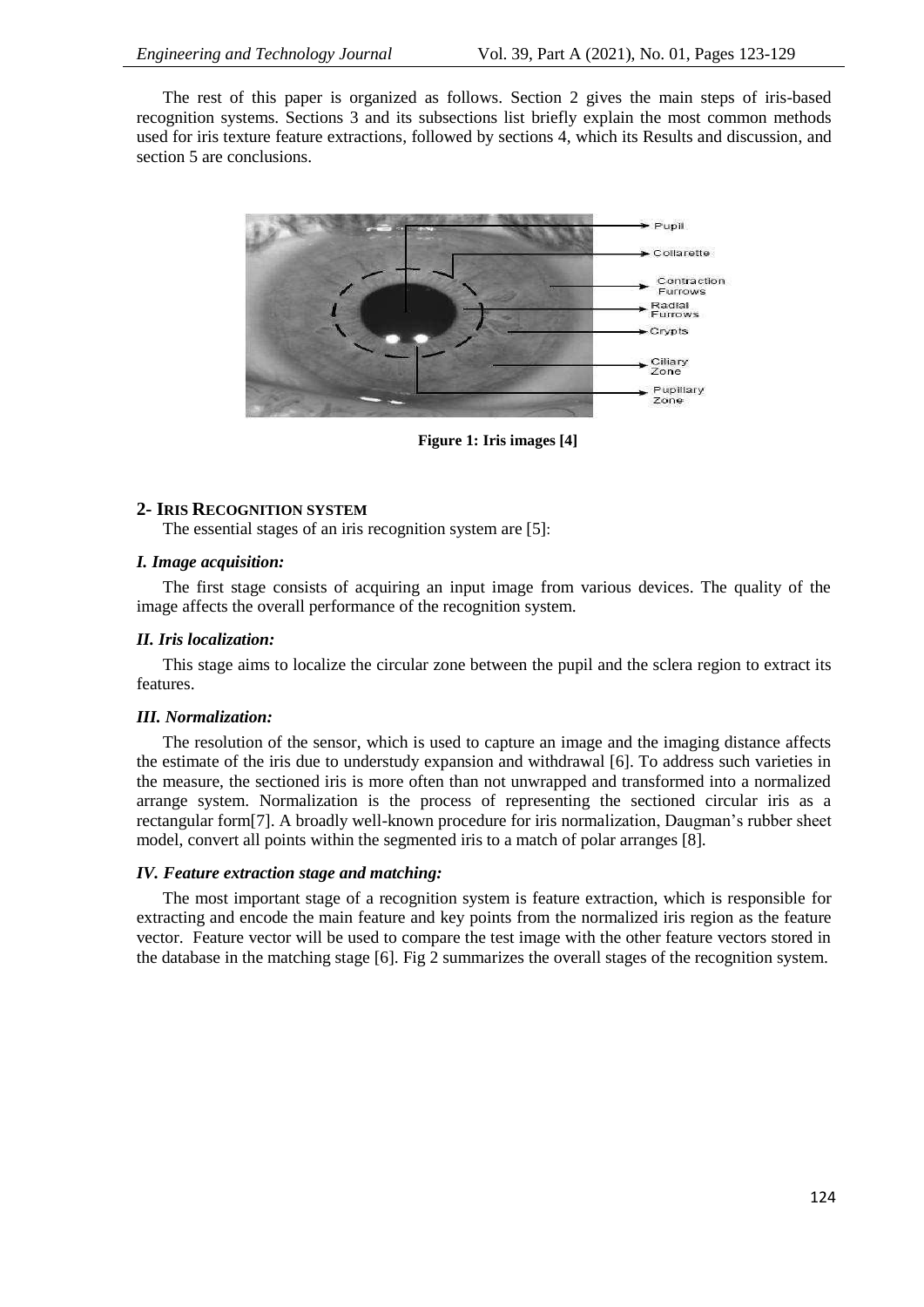

**Figure 2: Iris recognition system [5].**

# **3- IRIS FEATURES EXTRACTION METHODS**

The iris region has a unique surface; in this way, each person can be precisely identified. The feature extraction strategies return the display of specific information in the iris area. It evaluates a few critical characteristics in an iris. Feature extraction methods can be divided into two groups [9] ;

- 1) Image or signal processing techniques consist of frequency and spatial domain.
- 2) Statistical processing techniques that analyze the spatial distribution of gray values.

Some of these methods are investigated in this work.

#### A. Gabor filter

The first method was used for iris recognition systems introduced by Daugman [6 - 10 -11]. This method involves surface division includes subdividing a picture into differently textured segments based on a filter-bank demonstration called Gabor filter. Gabor basic capacities are modulated sinusoidal functions by Gaussian functions. The features of iris are obtained by apply two-dimension (2D) Gabor filters. A few banks of Gabor filters are applied on normalized iris image, including 15, 20, 25, 30, 35 filters by shifting filters orientation and wavelengths. Two-dimension Gabor filter can be shown as Eq  $(1)$  [12]

$$
G(x, y, \theta, f) = e \left\{ -\frac{1}{2} \left[ \frac{x/2}{\partial x/2} + \frac{y/2}{\partial y/2} \right] \right\} * cos(2\pi f x') \tag{1}
$$

$$
x' = x \cos \theta + y \sin \theta \tag{2}
$$

$$
y' = y \cos \theta - x \sin \theta \tag{3}
$$

where:

 $\partial x$ : filters spatial size.

- θ: angle orientation.
- f: frequency of the filter.

When an iris image is convolved with a bank of 20 filters, the Gabor filter has twenty imaginary and twenty real parts. A 2024 bit size feature vector, which is invariant to contrast the position of camera and illumination, was obtained by combing both imaginary and real parts [13].

#### B. Log-Gabor Filter

Log Gabor filter was used by P. Yaoand in [8], which is a signal processing technique similar to the Gabor filter presented by John Daugman [6]. It was used in a wide application in computer vision such as iris and fingerprint extraction. In common, whereas adjusted Log-Gabor is used to return the iris features rather than complex Gabor filter utilized in Daugman's strategy. The main benefit of Log- Gabor filter over Gabor filter is the previous are entirely bandpass channels and the last mentioned is not. This property makes the Log-Gabor filters more reasonable to return the iris region's feature in any case of the foundation brightness. log-Gabor filters are used Gaussian transfer function on the logarithmic scale. Iris pictures are better coded by the log Gabor filter that has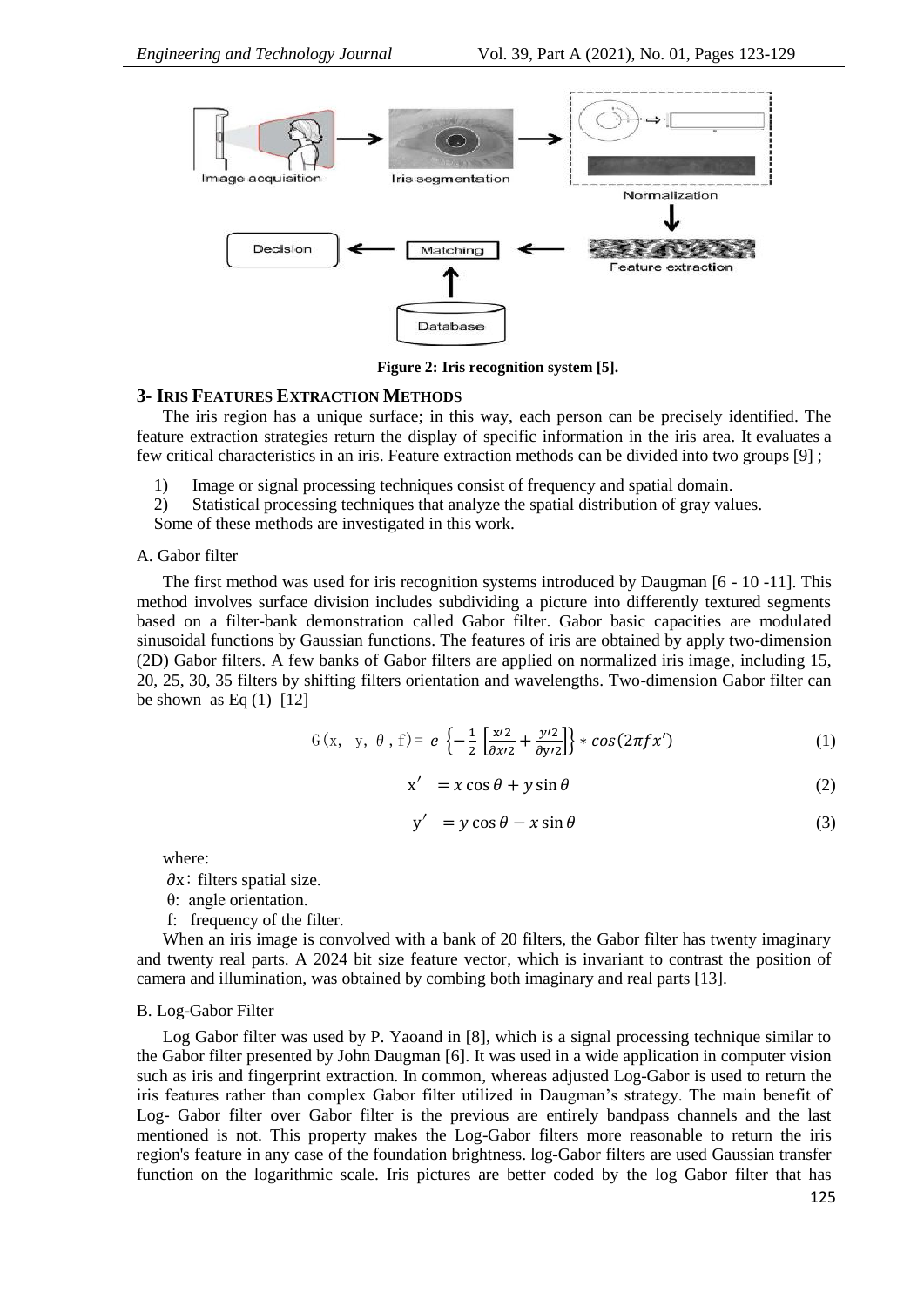Gaussian function when seen on the logarithmic scale. The recurrence reaction of a log-Gabor can be given as Eq  $(4)$  [9]:

$$
G(f) = \exp\{-0.5 \times \log\left(\frac{f}{f0}\right)^2 / \log(\sigma / f0)^2\}
$$
\n(4)

where f0: center frequency

σ: bandwidth of the filter

Log-Gabor minimizes the feature vector, but computational complexity was increased [2].

# C. Discrete Cosine Transform (DCT)

Discrete cosine transform (DCT) is a signal processing technique that was used to extract iris features with low computation complexity and high accuracy as used in [14]. Input data is represented as a sum of sinusoids of varying magnitudes and frequencies in DCT. DCT is similar to Fourier transform (FT) in used sinusoidal premise capacities, but it differs between them is that cosine transform premise capacities are not complex; they utilize as it were only the real part (cosine function) and not sine function as a Fourier transform [15]. Signal was decomposed into its basic components when DCT was used. It compresses all the information of the iris and concentrates it in a few coefficients found within the upper-left corner.2-D discrete cosine transform (DCT) condition for an  $N \times N$  picture is given by Eq(5) [16]:

$$
F(u,v) = c(u)c(v)\sum_{x=1}^{n-1}\sum_{x=1}^{n-1}f(x,y)\cos\frac{(2x+1)u\pi}{2n}\cos\frac{(2x+1)v\pi}{2n}
$$
(5)

where

$$
C(u)=C(v) = \frac{1}{\sqrt{2}} \text{ for } u,v = 0
$$
  
 
$$
C(u) = C(v) = \sqrt{\frac{2}{n}} \text{, for } u,v \neq 0
$$

C  $(u,v)$  is called DCT coefficients, and  $I(r,c)$  is the iris image data. Since this change employments, as it were the cosine work, it can be calculated utilizing on real number (not complex). The imperative include of the DCT, the include produces it so valuable in information compression, is that it takes related input information and concentrates its vitality in fair the primary few change coefficients [16].

# D. Discrete Wavelet Transform (DWT)

As seen in [17], 2D DWT has been used in the iris feature extraction to reduce processing time and obtain a minimum reduction size. Wavelets' primary vital application is to prepare, transform data, and particularly compress image data. Compared to the DCT, DWT's essential benefit is that the DWT is located in both spatial and recurrent spaces [18]. In this way, a given signal shift will contain both spatial and recurrence data from that signal. The Wavelet Transform process is a simple concept. The original transformed of the iris was divided into 4 new sub-iris called LL, LH, HL, and HH based on its frequency and spatial components to replace it. Each sub-iris is 1/4 times the original iris as shown in fig 3 [19].



**Figure 3: Wavelet decomposition level**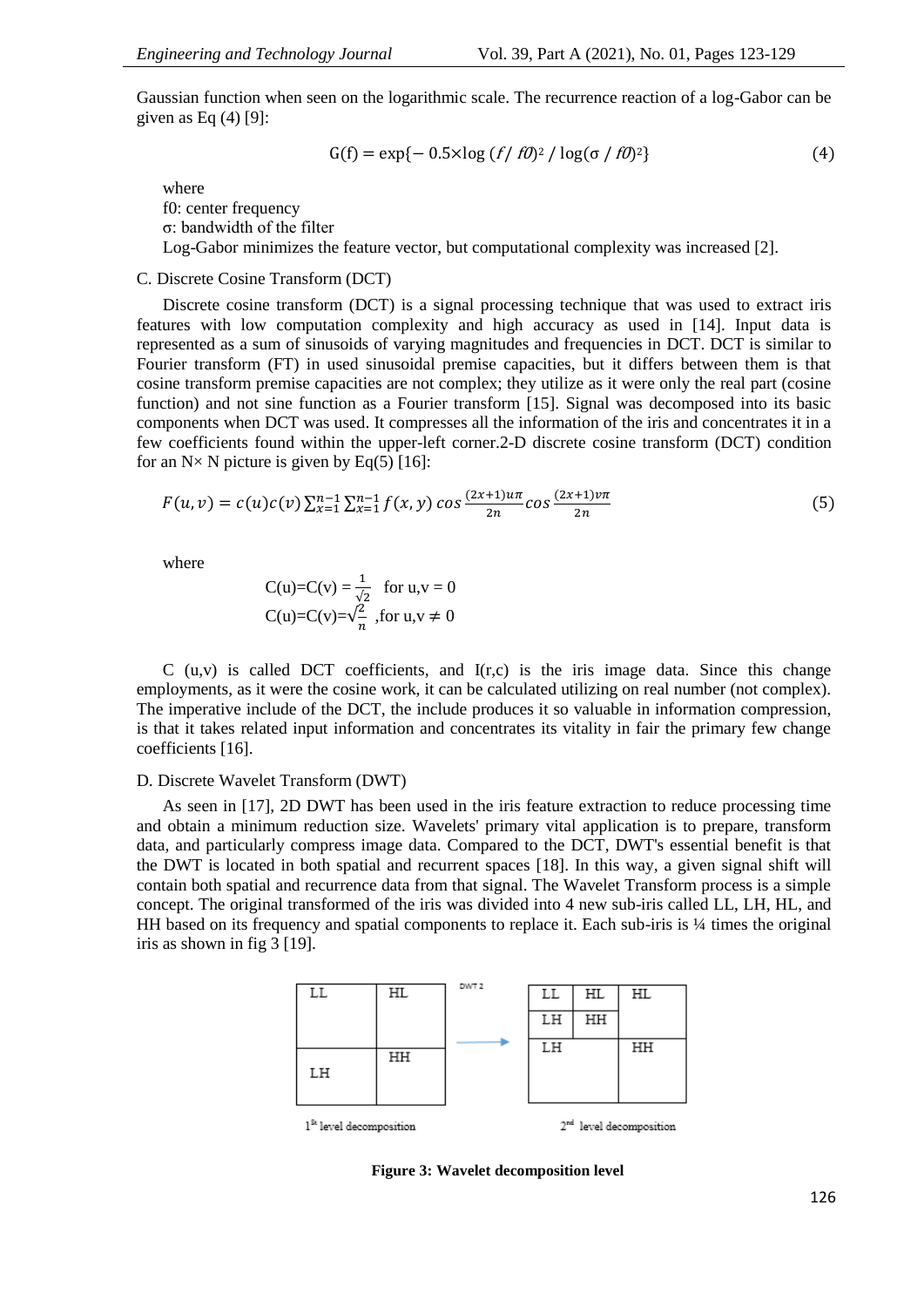# E. Principal Component Analysis (PCA)

The principal component analysis has been used in [20-21-22] to extract features from the iris. PCA is a statistical technique that was used as a dimension reduction in various applications such as image compression, data analysis, data visualization, feature extraction, and pattern recognition. By using mathematical methods, it is used to transform large numbers of correlated variables into principal components, which are smaller uncorrelated variables. The primary principle component accounts for as much of the changeability within the information as conceivable, and each succeeding component accounts for as much of the remaining changeability as conceivable. The principal Component methodology permits the measurement of the eigenvalue deterioration of an information covariance matrix or specific regard weakening of an information matrix, more regularly than not after mean focusing the data for each quality [23]. Spatial global features are usually presented by the PCA.

# F. Gray Level Co-occurrence Matrix (GLCM)

GLCM is a second-order statistic that estimates the properties of two or more-pixel values occurring in particular areas almost equivalent to one another. GLCM may be widely used as an iris texture examination strategy. It improves the points of interest for the image and gives a clarification. It improves the points of interest in the image and clarifies it. The GLCM could be a tabulation form of how often a diverse collection of grayscales takes place in an iris image [21]. In GLCM, the number of rows and columns is precisely increasing to the number of pixel brightness values within the image occurrence matrices, which develop completely different distances and orientations. The distance determines offset between reference and neighbor cells; increasing the distance increases the scale of the texture being sampled. A measurable GLCM-based extraction feature approach was used in [24, 25].

# G. Local Binary Patterns (LBP)

In [26, 27] LBP was used for the extraction of iris texture features. Due to its quick performance and simple implementation, it is used for the classification of images in computer vision. By definition, for a pixel located at the point (x, y) of the local binary pattern, there is a double comparison of its value with the 8 neighbors (right-top, right-middle, right-bottom, left-top, etc.). In case the center pixel's esteem is more noteworthy than the neighbor's esteem, type "1." Something else, type "0" in the center of the 3 \* 3 mask. This gives an 8-digit binary number (which is usually converted to a decimal number for convenience).LBP is working with a gray level image, so colored images should be converted to a gray level [28].

### H. Sift descriptor (Scale-invariant Feature Transform)

Scale-invariant Feature Transform (SIFT) has been used for iris extraction features by D. G. Lowe [29 It was used for extraction of features and pattern recognition because of its robustness to scale, rotation, and change in illumination [30]. SIFT suggested an iris-based extraction system with few sub-regions alone. In this procedure, from cleared out of the iris, sub locales are trimmed underneath the understudy, center iris, 3 sides of iris, and 2 sides of iris. Filter descriptors, when connected to these sub-districts, provide low computational complexity with high accuracy for subdistricts taken from 2 sides of the iris.

# **4-RESULTS AND DISCUSSIONS**

Table 1 summarizes the recognition rate for various extraction methods.

| No | <b>Feature extraction methods</b>        | <b>Recognition rate</b> |
|----|------------------------------------------|-------------------------|
|    | Gabor filter                             | 99.9%                   |
|    | Log-Gabor Filter                         | 92.4%                   |
|    | Discrete Cosine Transform (DCT)          | 96%                     |
|    | Discrete Wavelet Transform(DWT)          | 99.18%                  |
|    | Principal Component Analysis (PCA)       | 90.2%                   |
|    | Gray Level Co-occurrence Matrix (GLCM)   | 99.5%                   |
|    | Local Binary Patterns (LBP)              | 99.87%                  |
|    | Scale-invariant Feature Transform (SIFT) |                         |

|  | <b>TABLE I: Recognition rate comparison</b> |  |  |
|--|---------------------------------------------|--|--|
|--|---------------------------------------------|--|--|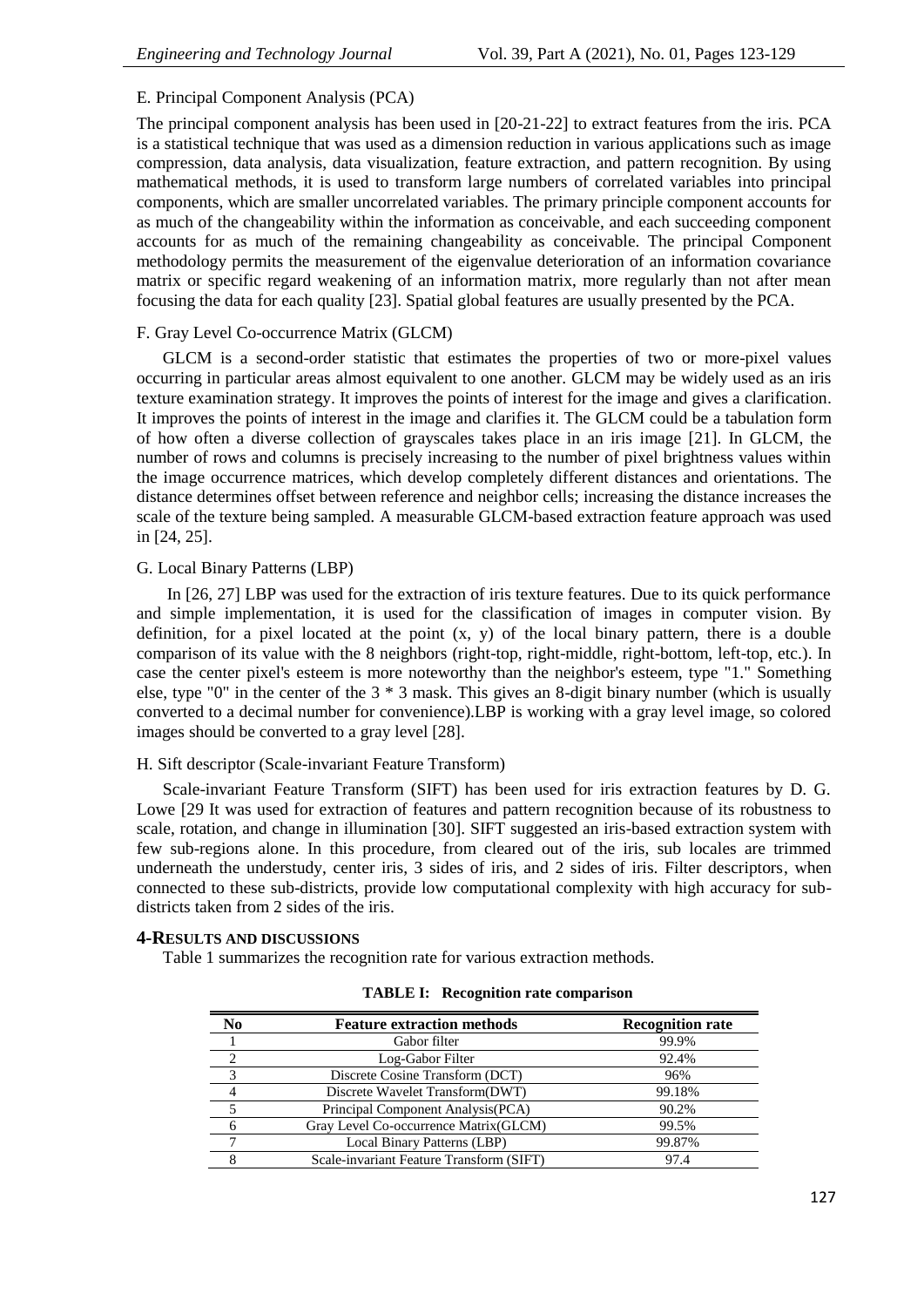As seen in Table I, a high recognition rate was obtained from the signal processing methods such as the Gabor filter, but with high computation cost, which leads to increase enrolment and verification time of the recognition system. Log Gabor filter minimizes the size of the feature vector, but less recognition rate as compared with the Gabor filter. DWT has small size feature vector, but some frequency component of the iris has been lost. DCT gives the smallest size of the feature vector as compared with other methods based on the strategies reviewed; statistical methods such as GLCM and LBP have been shown to provide low computational complexity and a small-scale feature vector leading to an increase in the speed of the recognition system. The SIFT procedure has the benefit of eliminating the iris normalization phase, which mainly reduces the complexity and computational cost of the recognition systems.

#### **5-CONCLUSION**

In recent years, Iris recognition systems are widely used in different applications. Based on the field of application, the different strategies utilized for iris feature extraction. Some of these strategies are surveyed in this paper. Based on the strategies reviewed*,* it is observed statistical methods such as GLCM and LBP have been shown to provide low computational cost and a high recognition rate, leading to an increase in the speed of the recognition system. This works can provide a platform for new feature extraction methods in iris-based recognition systems as future works.

#### **References**

- **[1]** A. G. Gale1, DR. S. S. Salankar, " A Review On Advance Methods Of Feature Extraction In Iris Recognition System", IOSR Journal of Electrical and Electronics Engineering (IOSR-JEEE) e-ISSN: 2278- 1676, p-ISSN: 2320-3331 PP 65-70, International Conference on Advances in Engineering & Technology – 2014 (ICAET-2014).
- **[2]** M. H. Hamd," Optimized biometric system based iris-signature for human identification", International Journal of Advances in Intelligent Informatics ISSN 2442-6571 Vol. 5, No. 3, November 2019, pp. 273-284.
- **[3]** A. Azizi, H. R. Pourreza, " Efficient IRIS Recognition Through Improvement of Feature Extraction and Subset Selection", (IJCSIS) International Journal of Computer Science and Information Security, Vol. 2, No.1, June 2009.
- **[4]** C. Boyce, A. Ross, M. Monaco, L. Hornak, and X. Li., 2006. Multispectral iris analysis: a preliminary study. In the Proceedings of Computer Vision and Pattern Recognition Workshop (CVPRW'06), pp: 51.
- **[5]** R. R. Jillelaa, A. Ross, " Segmenting iris images in the visible spectrum with applications in mobile biometrics " Pattern Recognition Letters journal homepage: [www.elsevier.com/locate/patrec,](file:///F:/project/نظري/مصادر/iris%20biometric/reveiw%20paper%20iris%20feature%20extraction/www.elsevier.com/locate/patrec) 31 October 2014.
- **[6]** J. Daugman, "High Confidence Visual Recognition of Persons by a Test of Statistical Independence", IEEE Tans. Pattern Analysis and Machine Intelligence, (1993).
- **[7]** K. W. Bowyer, K. Hollingsworth, P. J. Flynn, " Image understanding for iris biometrics: A survey", Computer Vision and Image Understanding 110 (2008) 281–307, www.elsevier.com/locate/cviu,Available online at [www.sciencedirect.com.](file:///F:/project/نظري/مصادر/iris%20biometric/reveiw%20paper%20iris%20feature%20extraction/www.sciencedirect.com)
- **[8]** P. Yao, J. Li, X. Ye, Z. Zhang, and B. Li. "Iris Recognition Algorithm Using Modified Log-Gabor Filters", Proc. 18th International Conference on Pattern Recognition 2006.
- **[9]** Fasna KK, Athira P, Remya Krishna J S, "A Review on Iris Feature Extraction Methods", International Journal of Engineering Research and General Science, Vol. 4(2), March-April, 2016 ISSN 2091-2730.
- **[10]** J. Daugman, How Iris Recognition works, proceedings of 2002 International Conference on Image processing, vol.1, (2002).
- **[11]** J. Daugman, "How Iris Recognition Works ", IEEE TRANSACTIONS ON CIRCUITS AND SYSTEMS FOR VIDEO TECHNOLOGY, VOL. 14, NO. 1, JANUARY 2004.
- **[12]** S. Minhas, M. Y. Javed, " Iris Feature Extraction Using Gabor Filter ", International Conference on Emerging Technologies, IEEE 2009.
- **[13]** S. Minhas, M. Y. Javed," Iris Feature Extraction Using Gabor Filter", International Conference on Emerging Technologies, 2009, 978-1-4244-5632-1/09, IEEE.